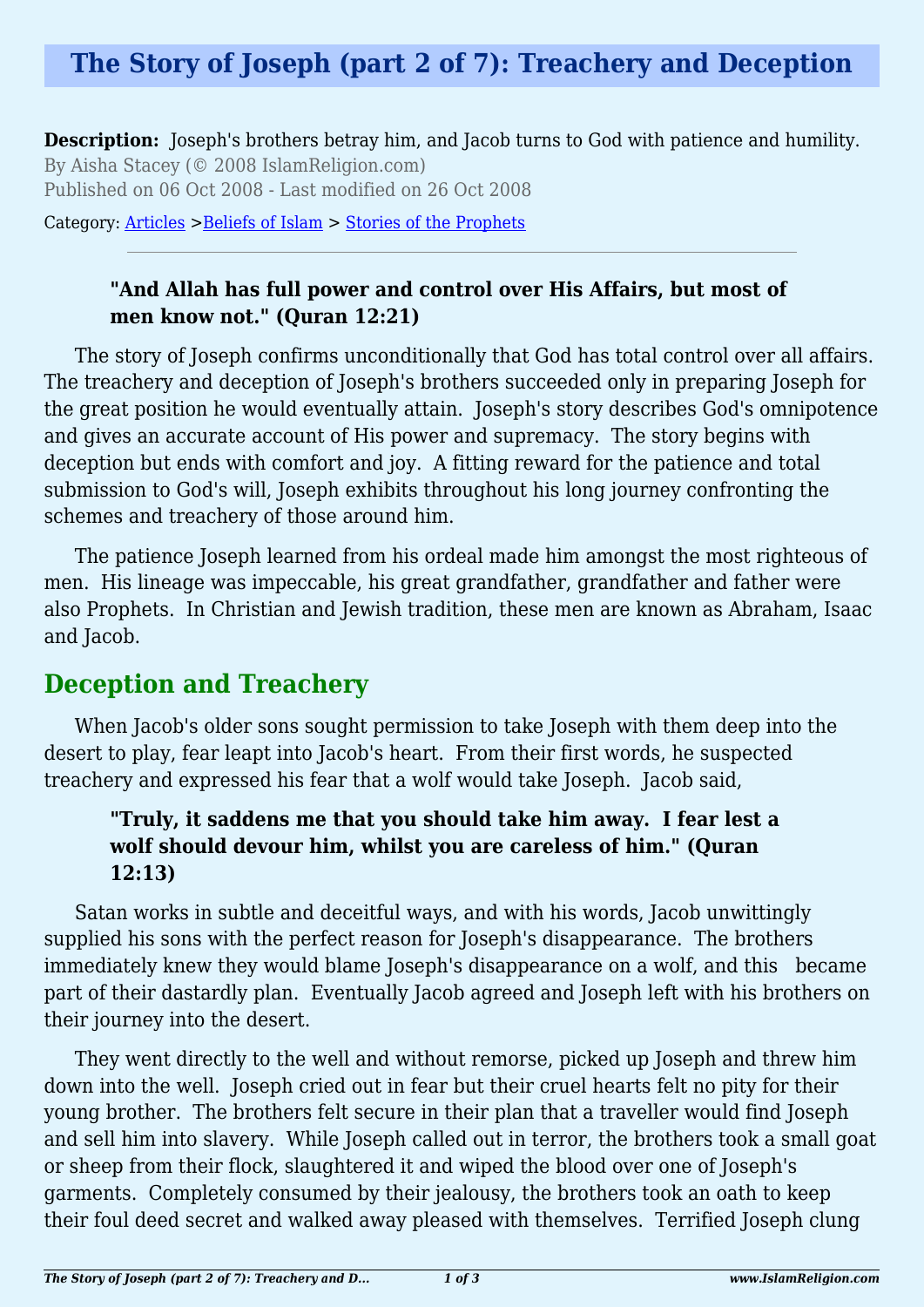to a ledge in the well, and God made known to him that one day he would confront his brothers. He told Joseph the day would come when he would speak to his brothers about this dastardly event, but the brothers would not know they were talking to Joseph.

### **"Indeed, you shall (one day) inform them of this their affair, when they know (you) not." (Quran 12:15)**

## **Crying is not Evidence of Truth.**

The brothers returned to their father weeping. By this time it was dark, and Jacob was sitting in his house anxiously awaiting the return of Joseph. The sound of ten men crying confirmed his deepest fear. The darkness of the night was matched only be the darkness in their hearts. The lies rolled easily from their tongues and Jacob's heart constricted in fear.

### **"They said, 'O our father! We went racing with one another, and left Joseph by our belongings and a wolf devoured him; but you will never believe us, even when we speak the truth.' And they brought his shirt stained with false blood." (Quran 12:17-18)**

In a story from the righteous men that came after Prophet Muhammad comes a tale of a Muslim judge who was deciding the case of an old woman. The details of the case are not important; however, the old woman was crying and crying. Based on the evidence the judge ruled against her. A friend of the judge said, "She was crying and crying, she is old, why didn't you believe her?" The judge said "Don't you know from Quran that crying is not evidence of the truth, the brothers of Joseph went to their father crying." They were crying but they committed the crime.

<span id="page-1-0"></span>Both Jacob and Joseph were among the most noble of men. Prophet Muhammad described Joseph as the most dignified and generous of men. When asked who was the most God fearing man he replied, "The most honourable person is Joseph, God's prophet, the son of God's prophet, the son of the beloved servant of God (Abraham)."[\[1\]](#page-2-0) While Joseph sat in the well, terrified, yet secure in his submission to God, Jacob, many miles way, felt his heart constricted by fear and pain yet knew his sons were lying. As befitting a Prophet of God, with tears streaming down his face, Jacob said,

### **"Nay, but your own selves have made up a tale. So (for me) patience is most fitting. And it is God (Alone) Whose help can be sought against that which you assert." (Quran 12:18)**

This was a dilemma for Jacob, what was he to do? He knew his sons were lying, but what were his options? To kill his sons? Due to his complete submission to God, Jacob knew that this affair was out of his hands. He had no option but to trust God and turn to Him with hope and patience.

Deep in the well, Joseph prayed. Father and son turned to God in the deep darkness of the night. A mixture of fear and hope filled their hearts, and the night gave way to the new day. For Jacob, the day dawned on the beginning of many years to be filled with trust in God and patience. For Joseph, the sunrays of dawn shone down on the edges of